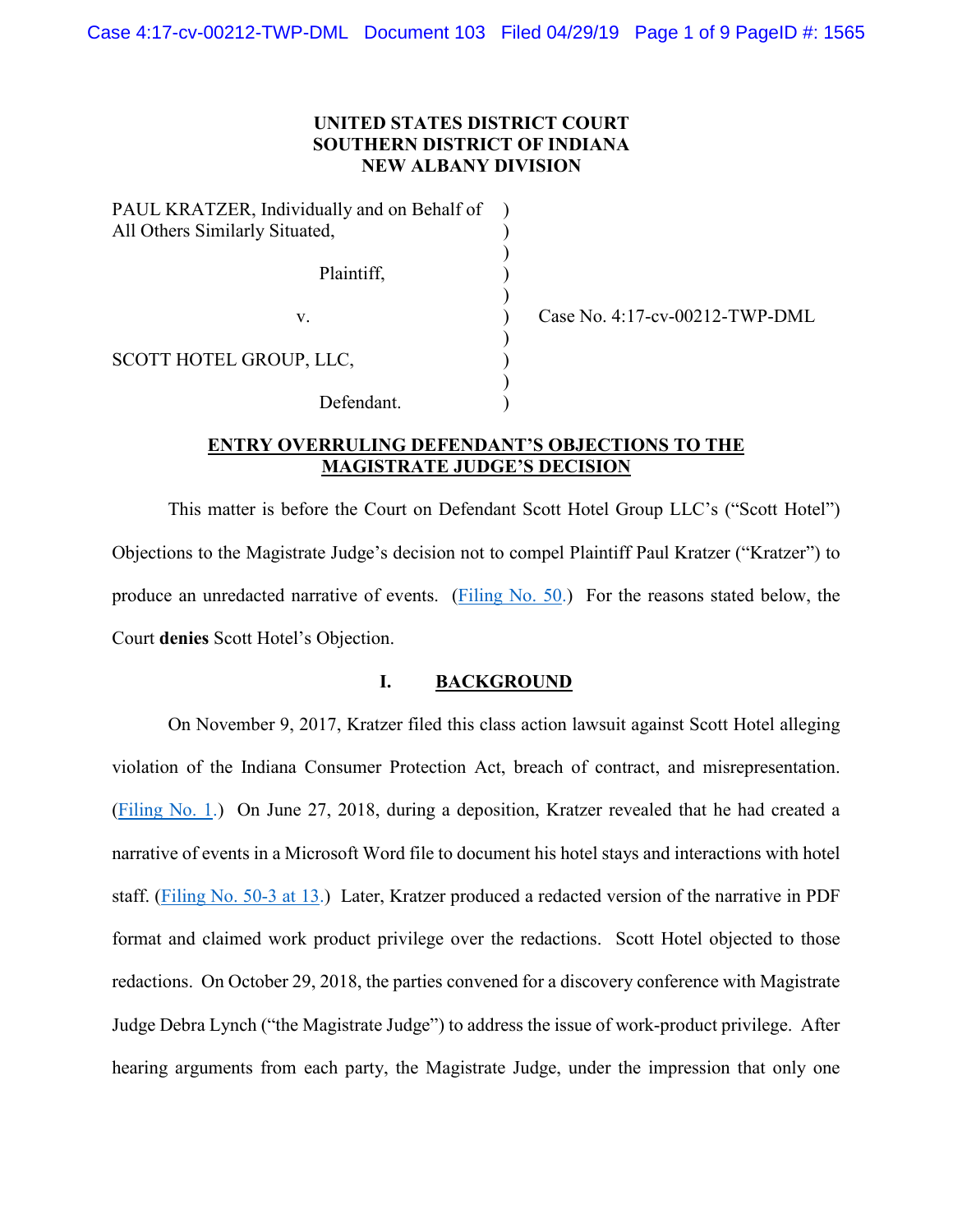version of the narrative existed, denied Scott Hotel's request to require Kratzer to produce the unredacted version of the narrative. [\(Filing No. 50 at 5.](https://ecf.insd.uscourts.gov/doc1/07316903017?page=5)) On November 12, 2018, Scott Hotel filed its Objection to the Magistrate Judge's ruling pursuant to Federal Rule of Civil Procedure 72(a). [\(Filing No. 50.](https://ecf.insd.uscourts.gov/doc1/07316903017))

Subsequently, the Magistrate Judge discovered that Kratzer's counsel misrepresented the facts at that discovery conference. [\(Filing No. 99 at 4.](https://ecf.insd.uscourts.gov/doc1/07317213422?page=4)) Kratzer's counsel indicated that Kratzer could not produce the earliest, so-called "native version" of the narrative—the first version Kratzer had saved as a Microsoft Word document—because he had saved over it with other versions of the document that were created in preparation for litigation. *Id.* That turned out not to be the case. Kratzer's privilege log revealed that he had sent the earliest, native version of the document to attorney Sean McCarty at Jones Ward on September 19, 2017. *Id.* at 5 (citing [Filing No. 52-1\)](https://ecf.insd.uscourts.gov/doc1/07316940182). Kratzer had sent subsequent versions of the document, updated in preparation of litigation, to McCarty on April 1, 2018 (the second iteration) and June 26, 2018 (the third iteration). *Id.* Thus, the narrative was not a single document that required redaction to approximate the initial, discoverable version of the narrative. It was three separate documents—the earliest version discoverable because it was not made in anticipation of litigation. Upon learning this information, the Magistrate Judge amended her ruling rendered at the October 29, 2018 discovery conference and ordered Kratzer to produce the September 19, 2017 version of the narrative in its native Word document format. *Id.* at 5-6.

Scott Hotel's maintains objections to The Magistrate Judge's ruling as to the second and third iterations of the narrative.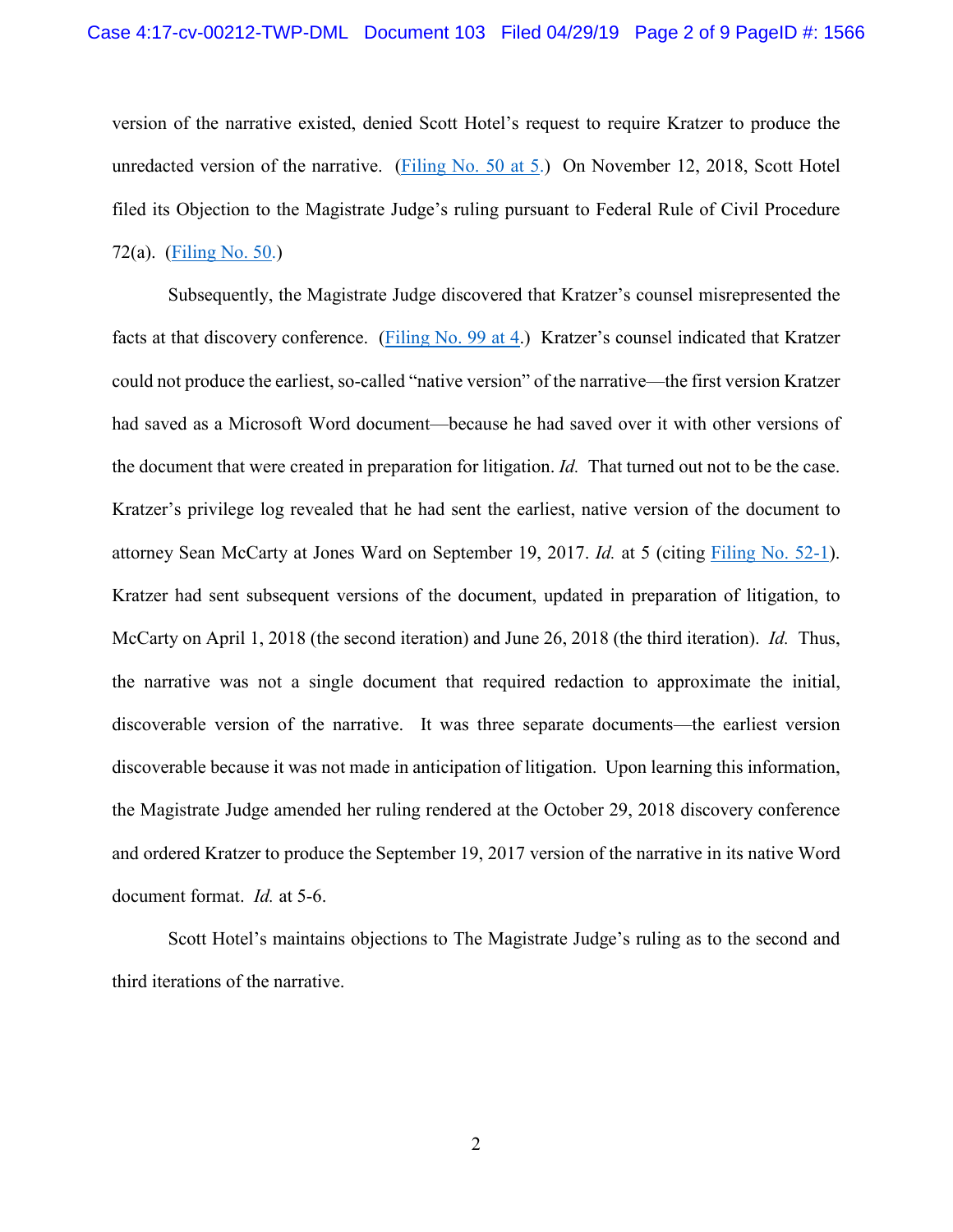## **II. LEGAL STANDARD**

When a non-dispositive matter is referred to a magistrate judge, a district court judge may only "modify or set aside any part of the order that is clearly erroneous or is contrary to law." Fed. R. Civ. P. 72(a). The clear error standard, which is highly deferential, permits reversal only when "the district court is left with the definite and firm conviction that a mistake has been made." *Weeks v. Samsung Heavy Indus. Co.,* 126 F.3d 926, 943 (7th Cir. 1997). "Under the 'contrary to law' standard, the district court conducts a plenary review of the magistrate judge's purely legal determinations, setting aside the magistrate judge's order only if it applied an incorrect legal standard" or if it "misapplie[d] relevant statutes, case law, or rules of procedure." *Barton v. Zimmer,* No. 1:06-cv-208-TLS, 2008 WL 2484604, at \*1 (N.D. Ind. June 19, 2008) (internal citations and quotations omitted). If the issue results in multiple permissible views, "the reviewing court should not overturn the decision solely because it would have not chosen the other view." *Hunter v. Dutton*, No. 06-444-DRH, 2009 WL 230088, at \* 1 (S.D. Ind. Jan. 30, 2009) (citing *American Motors Corp. v. Great American Surplus Lines Insurance Co.,* No. [87-C-2496,](https://1.next.westlaw.com/Link/Document/FullText?findType=Y&serNum=1988011681&pubNum=0000999&originatingDoc=I623be46ff1c011ddb6a3a099756c05b7&refType=RP&originationContext=document&transitionType=DocumentItem&contextData=(sc.DocLink)) 1988 WL 2788 at \*1 (N.D. Ill. Jan. 30, [1988\)\)](https://1.next.westlaw.com/Link/Document/FullText?findType=Y&serNum=1988011681&pubNum=0000999&originatingDoc=I623be46ff1c011ddb6a3a099756c05b7&refType=RP&originationContext=document&transitionType=DocumentItem&contextData=(sc.DocLink)).

#### **III. DISCUSSION**

As an initial matter, the Court notes that Scott Hotel presents numerous arguments that were not made at the October 29, 2018 conference before the Magistrate Judge. The Court will first address those arguments and then turn to the issue that was solely in front of the Magistrate Judge – work product privilege.

## **A. Waiver – Work Product and Attorney-Client Privilege**

Scott Hotel contends the Magistrate Judge committed clear error by not considering that Kratzer allegedly waived work product and attorney-client privileges surrounding the narrative.

3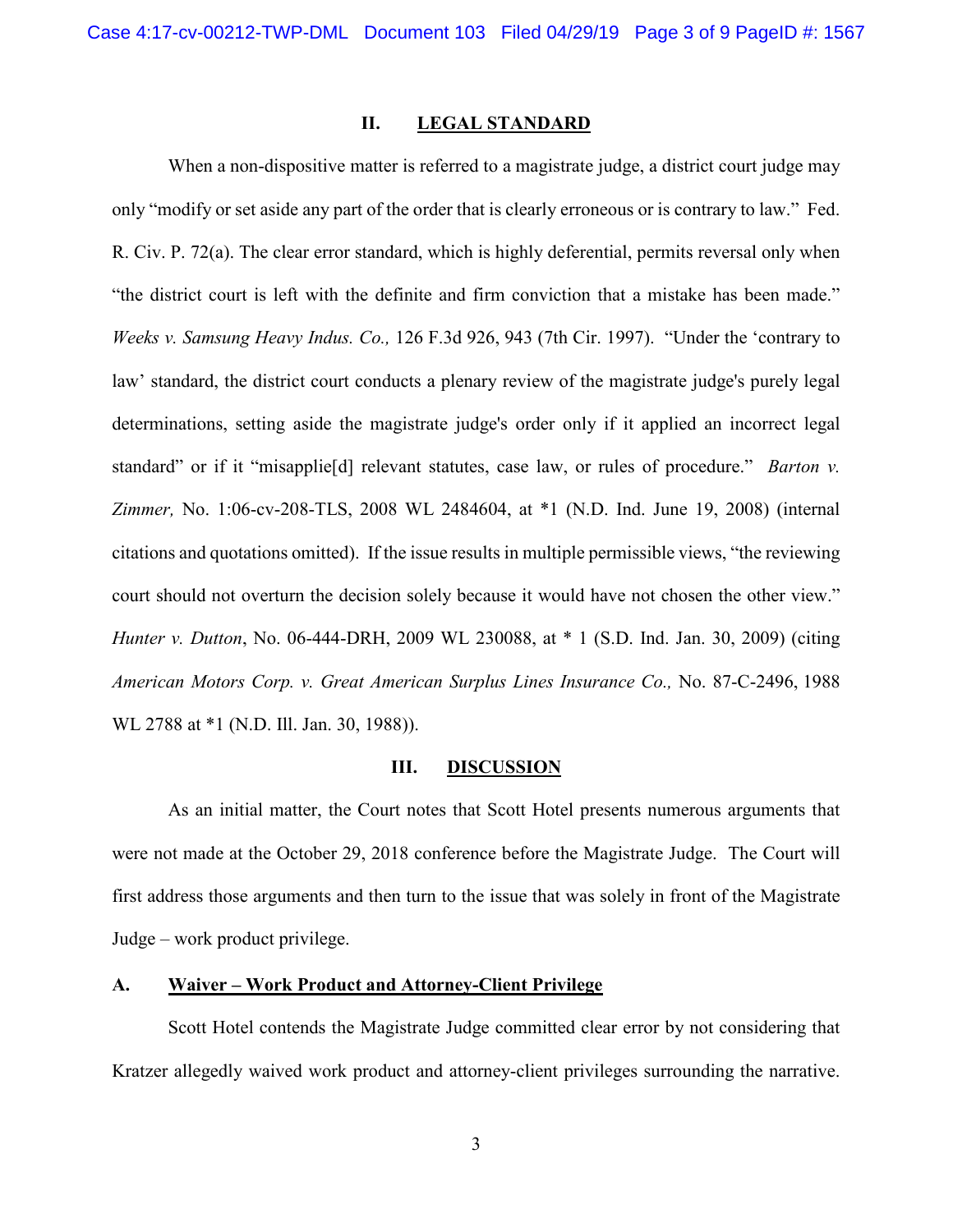Kratzer argues that Scott Hotel waived this argument in the first place because it was not presented to the Magistrate Judge. The Seventh Circuit's waiver standard is that "arguments not made before a magistrate judge are normally waived." *United States v. Melgar*, 227 F.3d 1038, 1040 (7th Cir. 2000). This rule ensures a fair process because "[f]ailure to raise arguments will often mean that facts relevant to their resolution will not have been developed" or "one of the parties may be prejudiced by the untimely resolution of an argument." *Id.* at 1041. Referring motions to magistrate judges is intended to promote judicial efficiency, so it follows that a magistrate should hear all arguments a party wishes to make. *See Anna Ready Mix, Inc. v. N.E. Pierson Constr. Co.*, 747 F. Supp. 1299, 1303 (S.D. Ill. 1990). As a result, "discovery disputes should be vigorously litigated in front of the magistrate judge in the first instance, and this Court will review the magistrate judge's decision only through the narrow lens prescribed by Congress and the Federal Rules of Civil Procedure." *Indianapolis Airport Authority v. Travelers Property Casualty Co. of America*, No. 1:13-cv-0316-JMS-TAB, 2015 WL 1013952, at \*3 (S.D. Ind. Mar. 9, 2015).

Scott Hotel's objection briefing "treats the Court's review of the Magistrate Judge's decision as an opportunity for *de novo* presentation and review." *Id.* at \*3. For example, Scott Hotel now asserts that Kratzer waived work product protection at his deposition when discussing the narrative and waived attorney-client privilege when he produced the redacted version of narrative. [\(Filing No. 50 at 6-8.](https://ecf.insd.uscourts.gov/doc1/07316903017?page=6)) Despite the Magistrate Judge's offer to accept briefing on the matter, the parties asked the magistrate judge to rule on the arguments presented orally during the conference. [\(Filing No. 96 at 11-12.](https://ecf.insd.uscourts.gov/doc1/07317191162?page=11)) This Court has previously concluded that the presentation of arguments not raised before a magistrate judge is "clearly inappropriate." *Indianapolis Airport Authority*, 2015 WL 1013952, at \*3. Consequently, the Court will confine its review of the Magistrate Judge's ruling to the arguments presented and will disregard newly submitted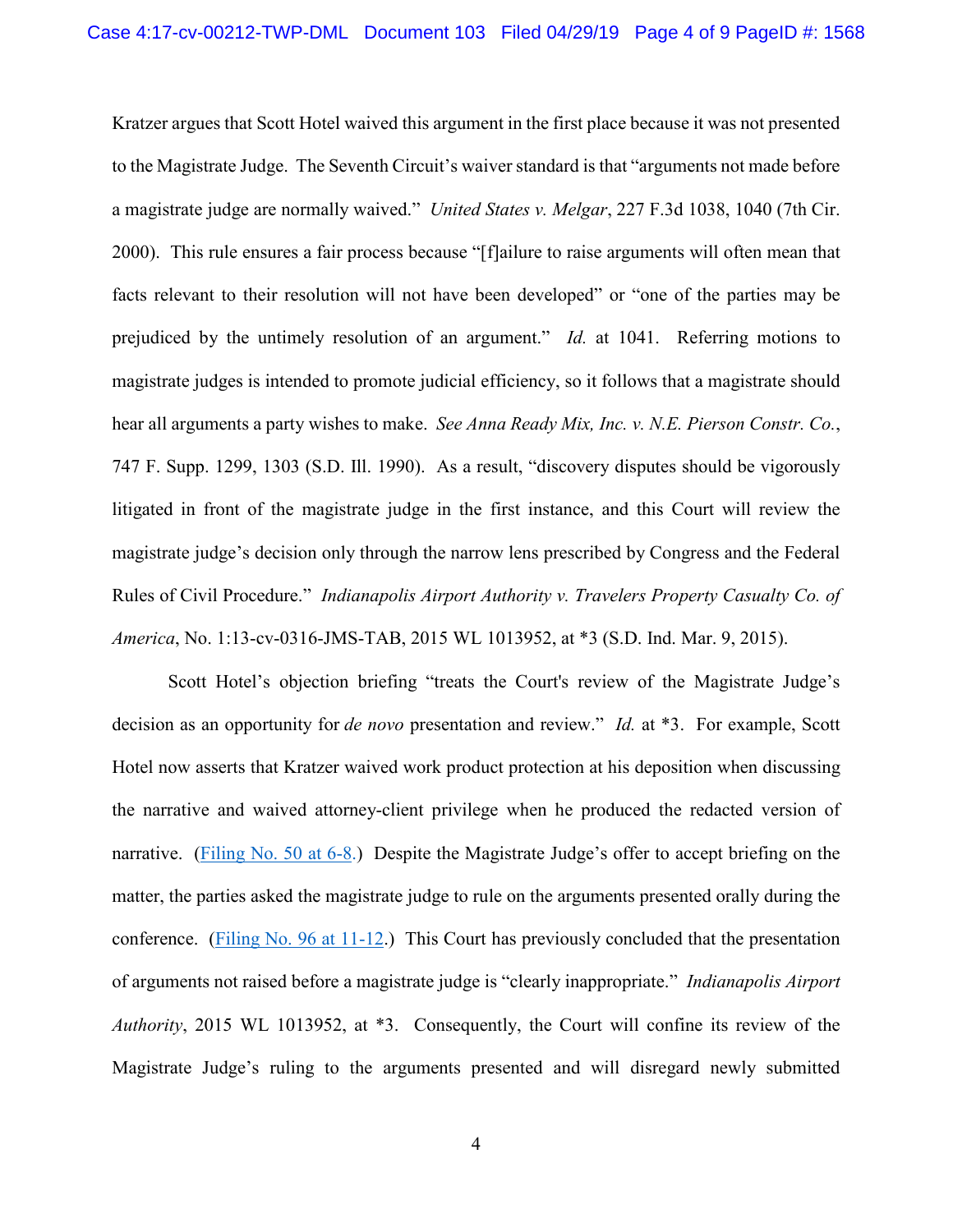arguments regarding waiver of work product protection and attorney-client privilege. "To invoke schoolyard vernacular: no do-overs." *Id.* at \*3.

## **B. Work Product Privilege**

During discovery, "[o]rdinarily, a party may not discover documents and tangible things that are prepared in anticipation of litigation or for trial by or for another party or it's representative." Fed. R. Civ. Pro. 26(b)(3)(A). The party seeking production can only overcome this privilege by "show[ing] it has substantial need for the materials" and "cannot, without undue hardship, obtain their substantial equivalent by other means." Fed. R. Civ. P. 26(b)(3)(A)(ii). To determine the applicability of this privilege, courts must examine whether "the document can fairly be said to have been prepared or obtained because of the prospect of litigation." *Logan v. Commercial Union Ins. Co.*, 96 F.3d 971, 976-77 (7th Cir. 1996). "The mere fact that litigation does eventually ensue does not, by itself, cloak materials . . . with the work product privilege; the privilege is not that broad." *Id.* (citing *Binks Mfg. Co. v. National Presto Indus., Inc.,* 709 F.2d 1109, 1118 (7th Cir. 1983)). Scott Hotel first argues that work product privilege does not apply to the narrative document because it was not made in anticipation of litigation. In the alternative, assuming the privilege applies, Scott Hotel argues that they demonstrate substantial need for the materials and would suffer undue hardship trying to procure the desired information in another manner. [\(Filing No. 50 at 7-8.](https://ecf.insd.uscourts.gov/doc1/07316903017?page=7)) Scott Hotel's arguments both fail as addressed below.

#### **1. Anticipation of Litigation**

Scott Hotel first asserts that, because Kratzer made the narrative to assist his memory of events and not in anticipation of litigation, all versions of the document are not protected by work product privilege. [\(Filing No. 50 at 7.](https://ecf.insd.uscourts.gov/doc1/07316903017?page=7)) Scott Hotel is correct that the narrative *initially* was not made in anticipation of litigation. Kratzer admits that he initially created the narrative to assist his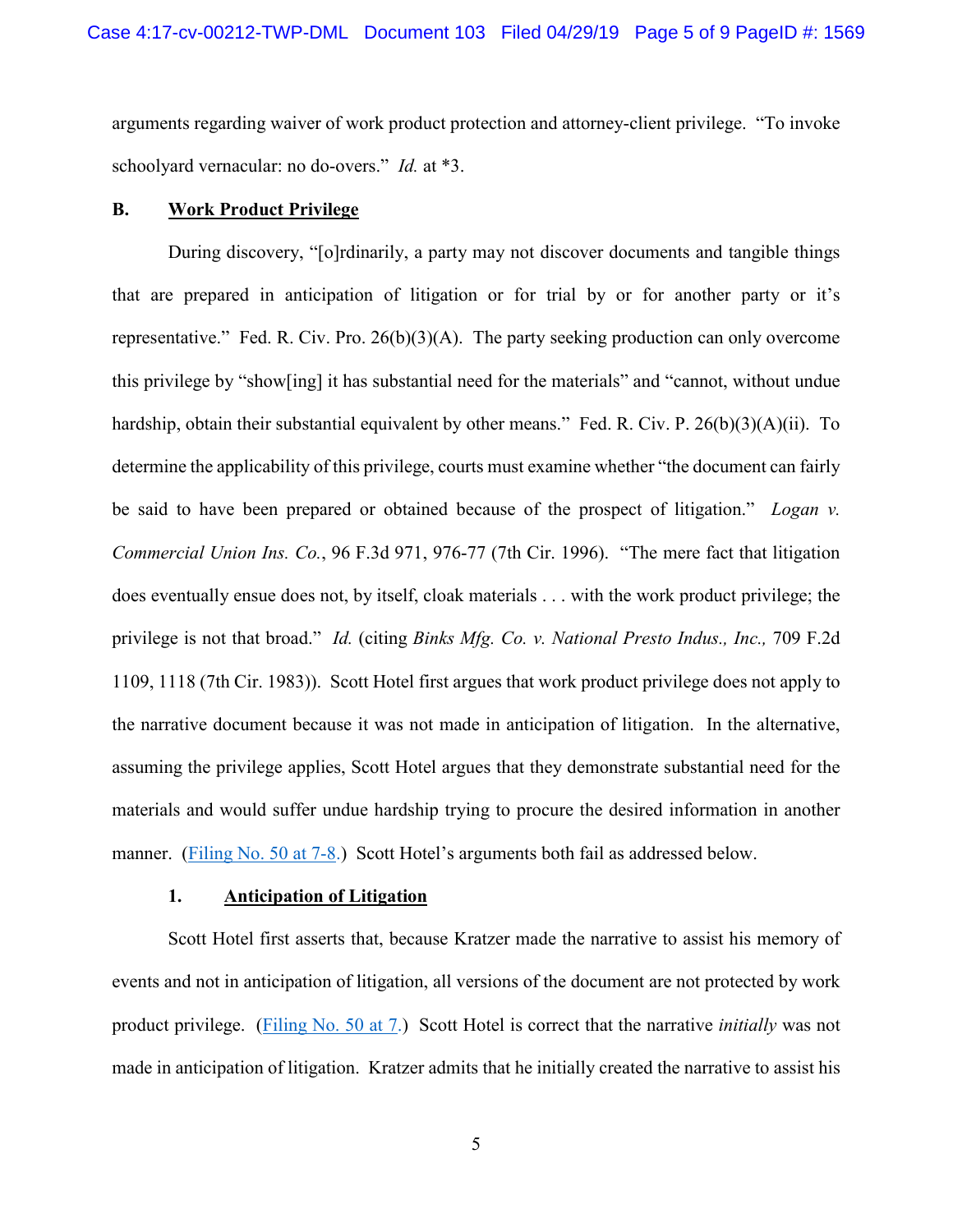memory. [\(Filing No. 50-3 at 13.](https://ecf.insd.uscourts.gov/doc1/07316903020?page=13)) Work product privilege does not extend to the content of the earliest version of the narrative.

The question now is whether the Magistrate Judge clearly erred in deciding that the later iterations of the narrative were made in anticipation of litigation and are protected by work product privilege. The parties agree that *Logan v. Commercial Union Ins. Co.* applies. 96 F.3d 971 (7th Cir. 1996). In *Logan*, an insurance carrier created documents for "the processing and disposition" of a workers' compensation claim. *Id.* at 975. The carrier produced most of the requested documents but refused to produce documents it created after it denied the policyholder's claim and an action to recover workers' compensation benefits had commenced. *Id.* at 977. The Seventh Circuit Court of Appeals held that the documents created after the litigation had commenced were protected by the work product doctrine. *Id.* Scott Hotel argues that *Logan* does not stand for the principle that a "party's subsequent modification(s) to a document admittedly not created in anticipation are protected by the work product doctrine." [\(Filing No. 52 at 4.](https://ecf.insd.uscourts.gov/doc1/07316940181?page=4)) Scott Hotel is correct that *Logan* does not deal with modifications of a single document like the current case, but the Seventh Circuit's reasoning in determining those documents were covered by work product privilege is analogous to this case.

The Magistrate Judge determined that Kratzer modified his narrative document in Microsoft Word after pursuing litigation, and therefore he made those modifications in anticipation of litigation. As a result, the later iterations were covered by work product privilege. The mere fact that Kratzer recorded his thoughts in anticipation of litigation as modifications and additions to a pre-existing document instead of in a new document does not exclude those thoughts from work product protection. In *Logan*, the insurance carrier's documents related to how it "intended to defend" against the suits and were clearly the subject of work product privilege. *Logan,* 96 F.3d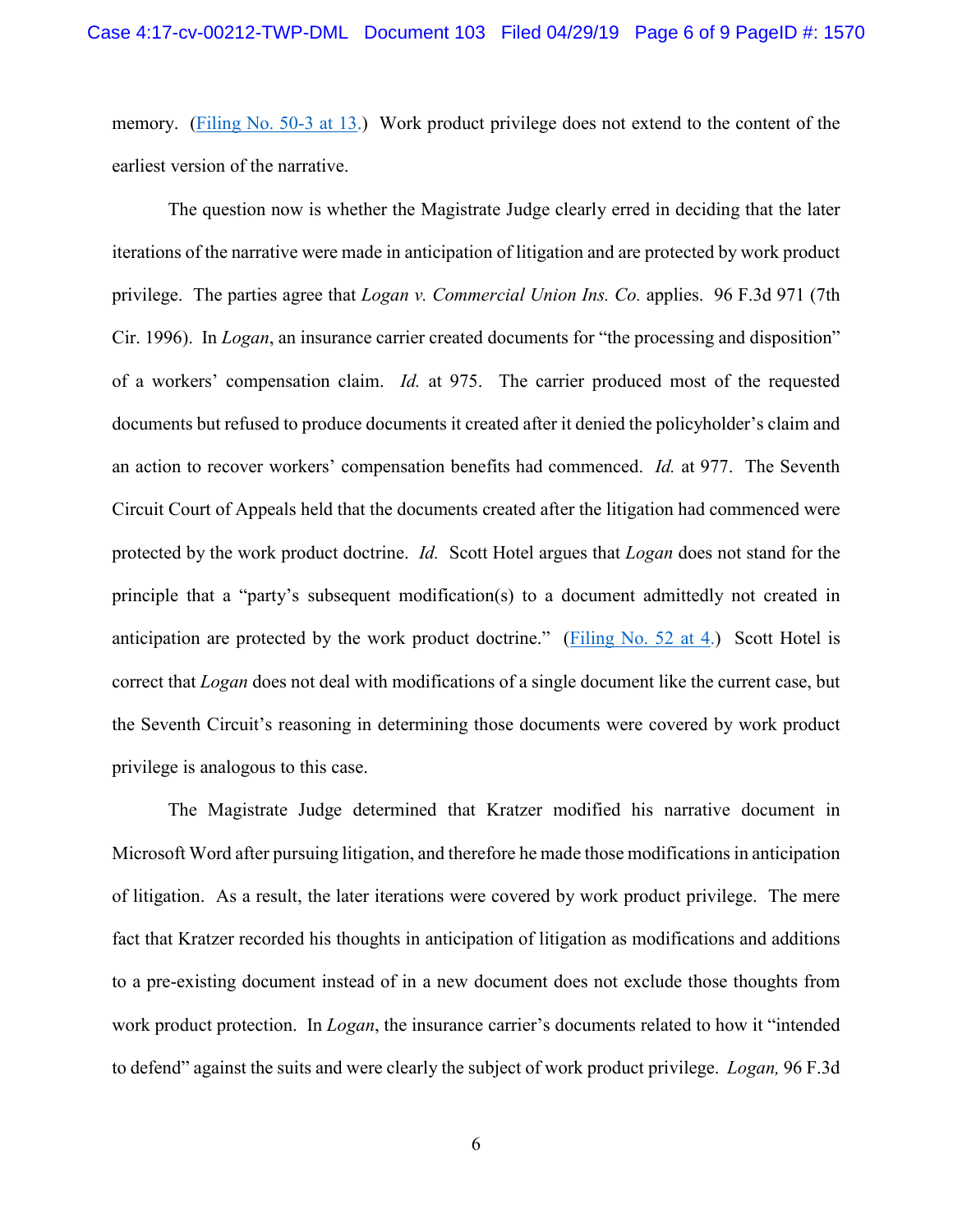at 977. Kratzer stated in his deposition that his modifications to the narrative were due to speaking with his counsel about the current litigation. [\(Filing No. 50-3 at 15.](https://ecf.insd.uscourts.gov/doc1/07316903020?page=15)) Kratzer's modifications to his narrative, like the protected documents in *Logan*, were created after litigation had commenced. The Magistrate Judge did not clearly err in ruling that Kratzer's modifications to his narrative document after he pursued litigation are work product and therefore, are protected from disclosure to Scott Hotel.

#### **2. Substantial Need and Undue Hardship**

Next the Court must consider whether the Magistrate Judge committed clear error when she determined that Scott Hotel did not establish substantial need and would not suffer undue hardship trying to obtain the information by other means as required by Fed. R. Civ. P.  $26(b)(3)(A)(ii)$ . Scott Hotel asserts several arguments stating that it has demonstrated substantial need and undue hardship. First, it argues that it does not know whether the narrative was edited, and it is entitled to know what Kratzer knew and when. [\(Filing No. 52 at 6.](https://ecf.insd.uscourts.gov/doc1/07316940181?page=6)) But that argument is moot because Kratzer is ordered to produce the unaltered narrative as it existed on September 19, 2017. The parties need not guess at what exactly was redacted from the PDF version of the document Kratzer provided because Kratzer will produce the first iteration of the narrative with two redactions.

Second, Scott Hotel argues that Kratzer's deposition was insufficient as an equivalent to obtain what is contained in the narrative because it did not discover the existence of the narrative until midway through the deposition. Despite this surprise, Scott Hotel was able to ask pertinent questions and learn why and when the narrative was started; how many entries were listed; and the last time it was edited. [\(Filing No. 50-3 at 15.](https://ecf.insd.uscourts.gov/doc1/07316903020?page=15)) Scott Hotel obtained significant information about the narrative from Kratzer's deposition.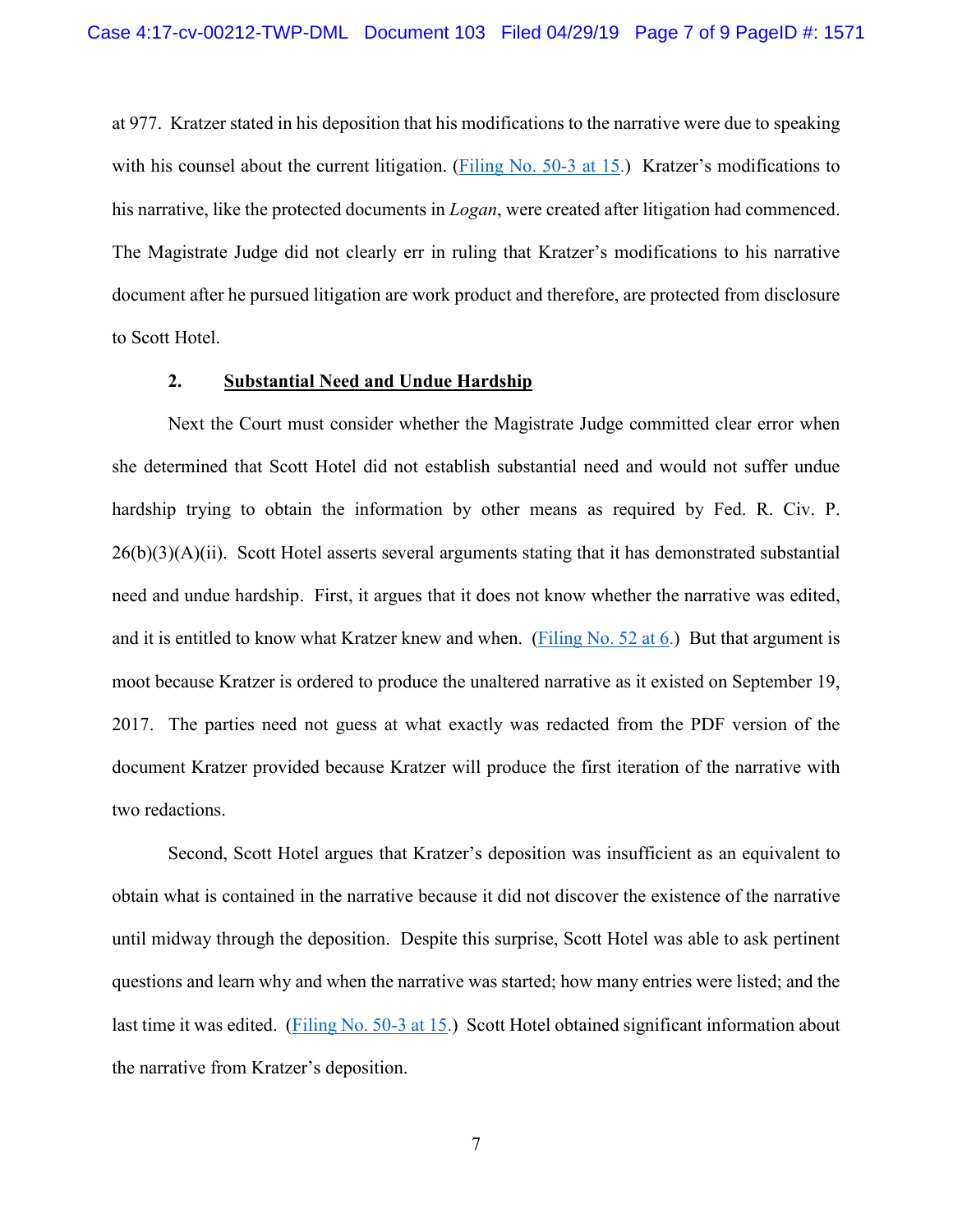Third, Scott Hotel argues it has substantial need for the unredacted narrative because Kratzer deleted confirmation emails which were vital to establishing his knowledge regarding the Environmental Fee. This Court's rationale in *Bartlett v. State Farm Mut. Auto. Ins*, rejecting an argument for overcoming work product privilege, applies. 206 F.R.D. 623 (S.D. Ind. 2002). The *Bartlett* court concluded that the plaintiff failed to show substantial need because there were "lesser-intrusive means of obtaining [the desired] information." *Id.* at 630. First, the plaintiff had deposed the claim representative. *Id.* at 629. Second, the plaintiff "could obtain this information himself" by requesting records from third-party medical providers. *Id.* at 629-30. Here, Scott Hotel deposed Kratzer and had the opportunity to ask about the Environmental Fee. [\(Filing No.](https://ecf.insd.uscourts.gov/doc1/07316903020?page=15)  [50-3 at 15.](https://ecf.insd.uscourts.gov/doc1/07316903020?page=15)) Scott Hotel has stated that reservation confirmations are not their own records, and are instead records of a third-party, IHG Corporate. [\(Filing No. 50 at 4.](https://ecf.insd.uscourts.gov/doc1/07316903017?page=4)) However, like the plaintiff in *Bartlett*, Scott Hotel can obtain those records from a third party—IHG Corporate—to determine whether they disclose an Environmental Fee.

In sum, Scott Hotel's ability to depose Kratzer and access most of the content of the later versions of the narrative renders its arguments unpersuasive. Scott Hotel lacks a substantial need for the second and third iterations of the narrative because it has other means of obtaining the information the documents contain. The burden of substantial need is difficult to meet and is likely only satisfied in "rare situations, such as those involving witness unavailability*.*" *Scurto v. Commonwealth Edison Co.*, No. 97 C. 7508, 1999 WL 35311, at \*2 (N.D. Ill. Jan. 11, 1999) (citation and quotations omitted). This is not one of those situations. The Magistrate Judge did not clearly err in deciding that that Scott Hotel did not demonstrate substantial need.